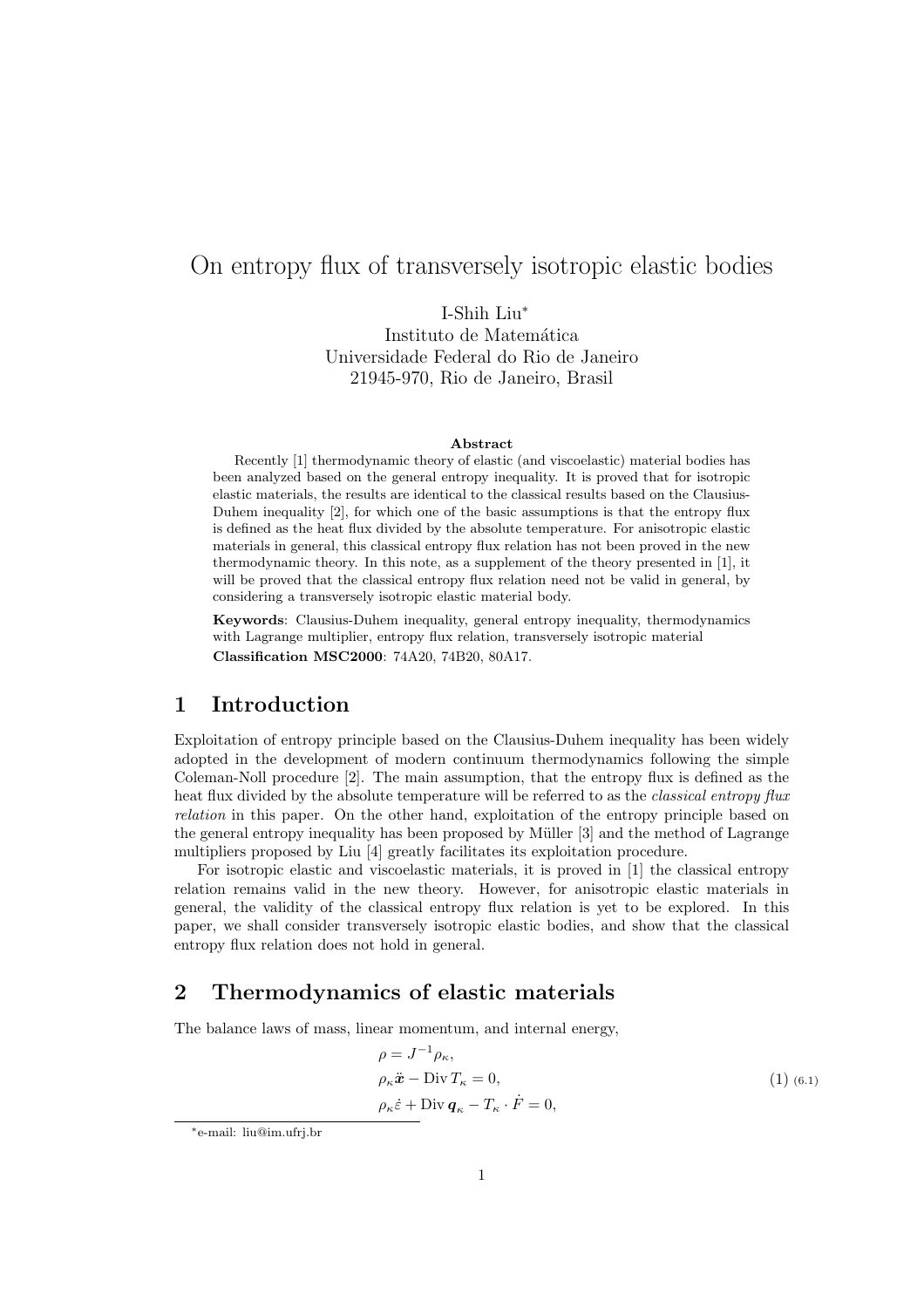and the entropy inequality,

$$
\rho_{\kappa}\dot{\eta} + \text{Div}\,\boldsymbol{\Phi}_{\kappa} \ge 0,\tag{2}
$$

are given in referential description relative to the reference configuration  $\kappa$ , where the Piola-Kirchhoff stress tensor  $T_{\kappa}$  and the material heat flux vector  $q_{\kappa}$  are related to the Cauchy stress tensor T and the heat flux vector q by  $T_{\kappa} = J T F^{-T}$  and  $q_{\kappa} = J F^{-1} q$ . The material entropy flux  $\Phi_{\kappa}$  is similarly defined. Div is the divergence operator with respect to the referential coordinates, and F is the deformation gradient and  $J = |\det F|$ .

The constitutive relations for elastic materials can be written as functions of the state variables  $(F, \theta, \mathbf{g}_{\kappa}),$ 

$$
T_{\kappa} = \widehat{T}_{\kappa}(F, \theta, \mathbf{g}_{\kappa}),
$$
  
\n
$$
\mathbf{q}_{\kappa} = \widehat{\mathbf{q}}_{\kappa}(F, \theta, \mathbf{g}_{\kappa}),
$$
  
\n
$$
\mathbf{q}_{\kappa} = \widehat{\mathbf{q}}_{\kappa}(F, \theta, \mathbf{g}_{\kappa}),
$$
  
\n
$$
\mathbf{\Phi}_{\kappa} = \widehat{\mathbf{\Phi}}_{\kappa}(F, \theta, \mathbf{g}_{\kappa}).
$$
  
\n(3) (6.3)  
\n
$$
\mathbf{\Phi}_{\kappa} = \widehat{\mathbf{\Phi}}_{\kappa}(F, \theta, \mathbf{g}_{\kappa}).
$$

where  $g_k = \nabla \theta$  is the temperature gradient in referential coordinates. Meanwhile,  $\theta$  will be regarded as an empirical temperature, which is some convenient measure of hotness (or coldness) of the thermodynamic state.

For the purpose of determining the constitutive restrictions, the regularities of the constitutive functions as well as the state variables are usually assumed to be smooth enough as the contexts require. No specific regularity requirements will be given in the subsequent discussions.

### Summary of thermodynamic restrictions

The entropy principle requires that the entropy inequality (2) be satisfied for any solution of the balance laws (1). Exploitation of this requirement following the Müller-Liu procedure is presented in [1]. We shall summarize restrictions imposed on constitutive equations (3) for elastic material bodies.

For elastic bodies, the *condition of material objectivity* implies the following reduced constitutive equations,

$$
\pmb{q}_{\kappa} = \bar{\pmb{q}}(C,\theta,\pmb{g}_{\kappa}), \qquad \pmb{\varPhi}_{\kappa} = \bar{\pmb{\Phi}}(C,\theta,\pmb{g}_{\kappa}), \qquad \qquad \text{(4) (6. mflux)}
$$

where  $C = F^T F$  is the right Cauchy-Green tensor, and the entropy principle requires that they must satisfy the relations,

$$
\left(\frac{\partial \bar{\Phi}_{\kappa}}{\partial g_{\kappa}}\right)_{\text{sym}} = A^{\varepsilon} \left(\frac{\partial \bar{q}_{\kappa}}{\partial g_{\kappa}}\right)_{\text{sym}}, \qquad \frac{\partial \bar{\Phi}}{\partial C} - A^{\varepsilon} \frac{\partial \bar{q}}{\partial C} = 0, \tag{5}
$$

where  $(A)_{sym}$  denotes the symmetric part of the tensor A.

The relations involving entropy density can be summarized in the following differential expression, similar to the Gibbs relation in classical thermodynamics,

$$
d\eta = \Lambda^{\varepsilon} \left( d\varepsilon - \frac{1}{\rho_{\kappa}} T_{\kappa} \cdot dF \right). \tag{6}
$$

And finally there is a remaining inequality, which gives the entropy production density  $\sigma$  as

$$
\sigma = \left(\frac{\partial \bar{\Phi}_{\kappa}}{\partial \theta} - A^{\varepsilon} \frac{\partial \bar{q}_{\kappa}}{\partial \theta}\right) \cdot \boldsymbol{g}_{\kappa} \ge 0. \tag{7}
$$

The relations (5), (6), and (7), are the thermodynamic restrictions for elastic materials in general. Note that these relations contain the Lagrange multiplier  $\Lambda^{\varepsilon}$ , which also depends on the constitutive variables  $(F, \theta, \mathbf{g}_{\kappa})$ . For further evaluations, some specific classes of elastic materials must be considered (see [5]).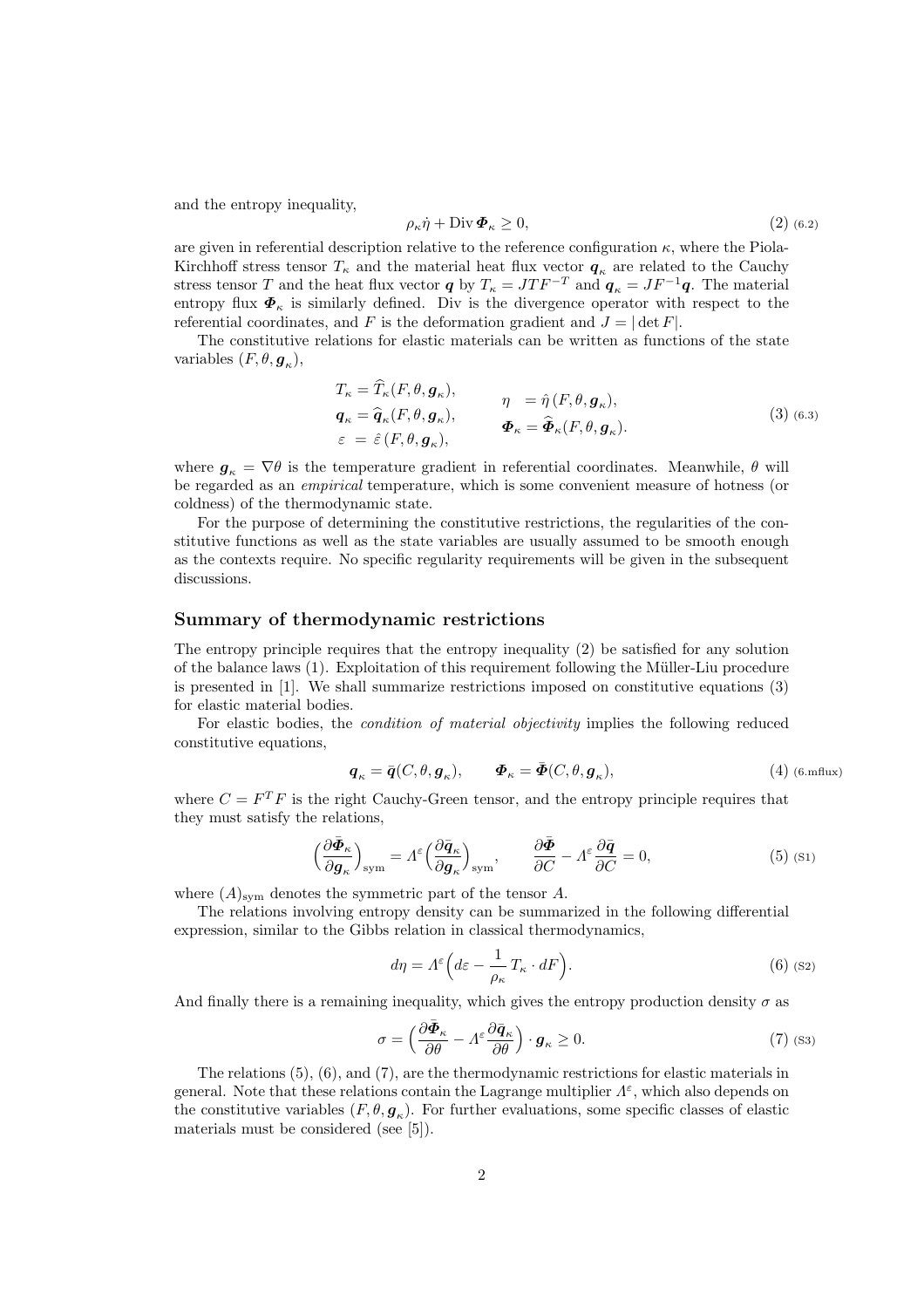#### Remarks

In [1], it has been proved from (5) that for isotropic elastic bodies all the results based on the Clausius-Duhem inequality remain valid. In particular, the Lagrange multiplier  $\Lambda^{\varepsilon}$  can be identified with the reciprocal of the absolute temperature  $\theta$  and the classical entropy flux relation holds,

$$
\Lambda^{\varepsilon} = \frac{1}{\theta}, \qquad \Phi_{\kappa} = \frac{1}{\theta} \, \mathbf{q}_{\kappa}.
$$
 (8) (R1)

Moreover, from (6), we have the following Gibbs relation,

$$
d\eta = \frac{1}{\theta} \left( d\varepsilon - \frac{1}{\rho_{\kappa}} T_{\kappa} \cdot dF \right).
$$
 (9) (R2)

It implies that the following constitutive relations are determined completely by the free energy function  $\psi(F, \theta)$ , defined by  $\psi = \varepsilon - \theta \eta$ ,

$$
T_{\kappa} = \rho_{\kappa} \frac{\partial \psi}{\partial F}, \qquad \eta = -\frac{\partial \psi}{\partial \theta}, \qquad \varepsilon = \psi - \theta \frac{\partial \psi}{\partial \theta}, \tag{10}
$$

which are usually referred as potential relations, in particular, the first relation defines the body as hyperelastic.

### 3 Transversely isotropic elastic materials

Let  $\mathcal O$  be the full orthogonal group and  $\mathcal G_\kappa \subset \mathcal O$  be the material symmetric group in the reference configuration  $\kappa$ . Then the material symmetry condition for the material fluxes  $q_{\kappa}$ and  $\boldsymbol{\Phi}_{\kappa}$  can be expressed as

$$
\begin{aligned}\n\bar{\mathbf{q}}(Q C Q^T, \theta, Q \mathbf{g}_{\kappa}) &= Q \bar{\mathbf{q}}(C, \theta, \mathbf{g}_{\kappa}), \\
\bar{\mathbf{\Phi}}(Q C Q^T, \theta, Q \mathbf{g}_{\kappa}) &= Q \bar{\mathbf{\Phi}}(C, \theta, \mathbf{g}_{\kappa}), \\
\end{aligned} \qquad \forall Q \in \mathcal{G}_{\kappa}.\n\tag{11} \tag{6.iso}
$$

In other words, the material flux  $q_{\kappa}$  and  $\bm{\varPhi}_{\kappa}$  are invariant functions of  $(C, \theta, \bm{g}_{\kappa})$  with respect to the group  $\mathcal{G}_{\kappa} \subset \mathcal{O}$ .

We shall consider two different classes of transversely isotropic material bodies, with the following symmetry groups,

$$
G_1 = \{Q \in \mathcal{O} \mid Qn = n\},
$$
  
\n
$$
G_2 = \{Q \in \mathcal{O} \mid Q(n \otimes n)Q^T = n \otimes n\},
$$

where  $n$  is a fixed unit vector which is the preferred direction of the transverse isotropy of the body. The first symmetry group preserves the direction and the sense of the axis vector  $n$ , while the second only preserves the axial direction of the vector  $n$ .

Representations of anisotropic functions with respect to symmetry group of this type have been considered. They can be expressed in terms of isotropic functions from the following theorem (the proof is given in  $[6, 7]$ ):

**Theorem.** A function  $f = f(v, A)$  is an invariant function, of vector and tensor variables, with respect to

- 1. symmetry group  $\mathcal{G}_1$ , if and only if it can be represented by  $f(\boldsymbol{v}, A) = \widetilde{f}(\boldsymbol{v}, A, \boldsymbol{n}),$
- 2. symmetry group  $\mathcal{G}_2$ , if and only if it can be represented by  $f(\boldsymbol{v}, A) = \widetilde{f}(\boldsymbol{v}, A, \boldsymbol{n} \otimes \boldsymbol{n}),$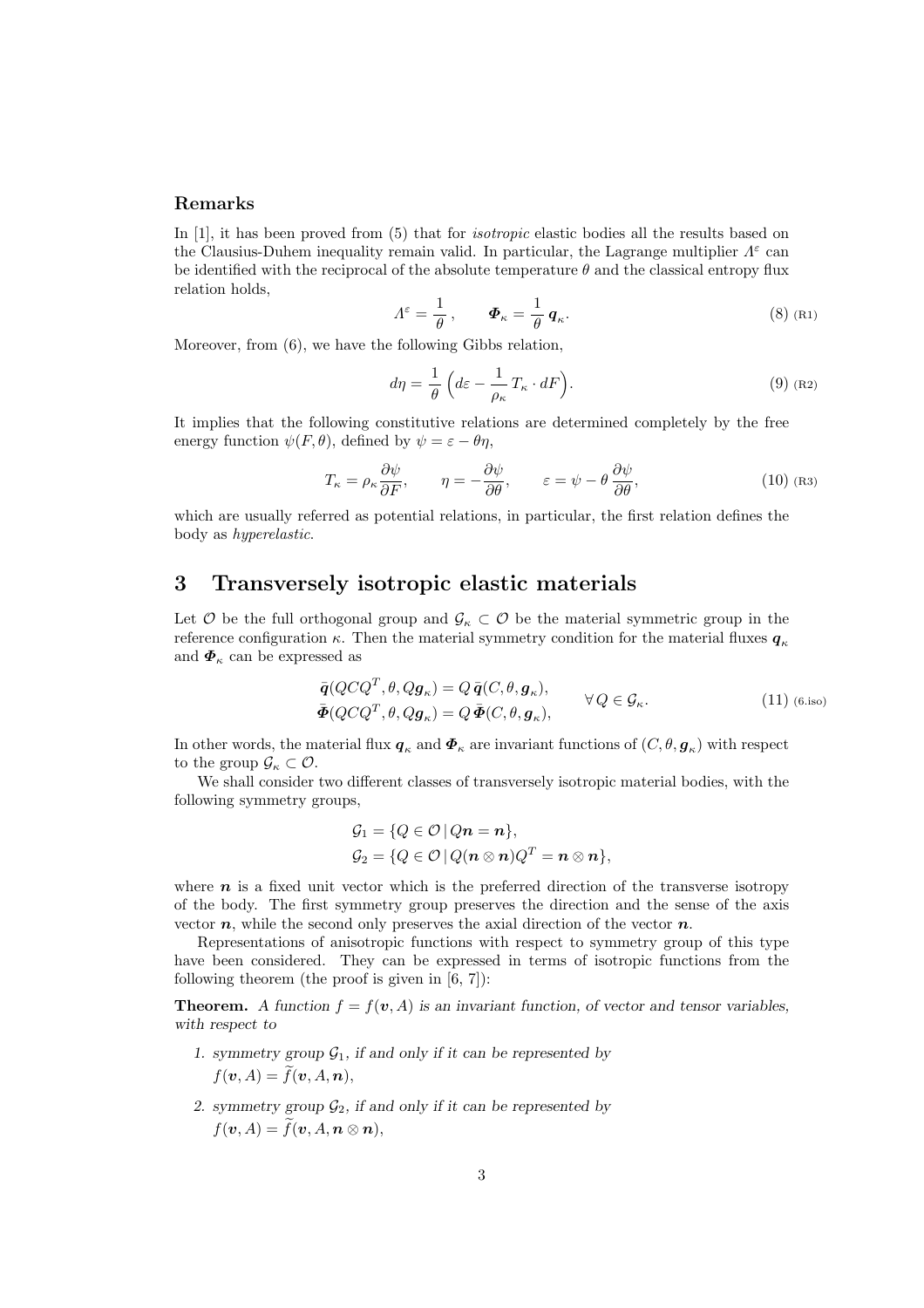where  $\tilde{f}$  is an isotropic function with respect to the full orthogonal group  $\mathcal{O}$ .

In applying isotropic representation for constitutive functions, we shall replace constitutive variable  $C$ , the Cauchy-Green strain tensor, by the Green-St.Venant strain tensor  $E$ , defined by

$$
E = \frac{1}{2}(C - I),
$$

which vanishes when there is no deformation and consider constitutive functions of  $(E, \theta, \mathbf{g}_{\kappa})$ up to bilinear terms in E and  $g_{\kappa}$ .

### 3.1 Case 1: Symmetry group  $\mathcal{G}_1$

From the above theorem, for a transversely isotropic body with the symmetry group  $\mathcal{G}_1$ , the constitutive functions for the material heat flux and entropy flux can be represented as isotropic vector functions of  $(E, \theta, \mathbf{g}_{\kappa}, \mathbf{n})$ , one symmetric tensor, one scalar, and two vector variables. The representations can be obtained from the formulas available in the literature (see [7, 8]).

The following are the constitutive equations of material heat flux and entropy flux vectors for a class of transversely isotropic elastic materials with symmetry group  $\mathcal{G}_1$ . They contain isotropic vector elements  $\{g_{\kappa}, Eg_{\kappa}, n, En\}$  with coefficients in combinations of isotropic scalar invariants  $\{\theta, \text{tr } E, n \cdot E n, n \cdot g_{\kappa}, n \cdot E g_{\kappa}\}\$ up to bilinear terms in E and  $g_{\kappa}$ .

$$
q_{\kappa} = (a_1 + a_2 \operatorname{tr} E + a_3 \mathbf{n} \cdot E \mathbf{n}) g_{\kappa} + a_4 E g_{\kappa} + (b_1 + b_2 \operatorname{tr} E + b_3 \mathbf{n} \cdot E \mathbf{n}) (\mathbf{n} \otimes \mathbf{n}) g_{\kappa} + b_4 (\mathbf{n} \otimes E \mathbf{n}) g_{\kappa} + b_5 (E \mathbf{n} \otimes \mathbf{n}) g_{\kappa} + (c_1 + c_2 \operatorname{tr} E + c_3 \mathbf{n} \cdot E \mathbf{n}) \mathbf{n} + c_4 E \mathbf{n}, \Phi_{\kappa} = (\alpha_1 + \alpha_2 \operatorname{tr} E + \alpha_3 \mathbf{n} \cdot E \mathbf{n}) g_{\kappa} + \alpha_4 E g_{\kappa} + (\beta_1 + \beta_2 \operatorname{tr} E + \beta_3 \mathbf{n} \cdot E \mathbf{n}) (\mathbf{n} \otimes \mathbf{n}) g_{\kappa} + \beta_4 (\mathbf{n} \otimes E \mathbf{n}) g_{\kappa} + \beta_5 (E \mathbf{n} \otimes \mathbf{n}) g_{\kappa} + (\gamma_1 + \gamma_2 \operatorname{tr} E + \gamma_3 \mathbf{n} \cdot E \mathbf{n}) \mathbf{n} + \gamma_4 E \mathbf{n},
$$
\n(12)

where all the material coefficients are functions of temperature  $\theta$  only. Note that we have written  $(\bm{n}\cdot\bm{g}_\kappa)\bm{n}$  as  $(\bm{n}\otimes\bm{n})\bm{g}_\kappa,$   $(\bm{n}\cdot E\bm{g}_\kappa)\bm{n}$  as  $(\bm{n}\otimes E\bm{n})\bm{g}_\kappa,$  and  $(\bm{n}\cdot\bm{g}_\kappa)E\bm{n}$  as  $(E\bm{n}\otimes\bm{n})\bm{g}_\kappa.$ 

From these representations, we can determine the gradients of the material heat flux with respect to its vector and symmetric tensor variables,  $g_{\kappa}$  and C.

$$
\left(\frac{\partial q_{\kappa}}{\partial g_{\kappa}}\right)_{\text{sym}} = (a_1 + a_2 \operatorname{tr} E + a_3 \mathbf{n} \cdot E \mathbf{n})I + a_4 E
$$
  
+ 
$$
(b_1 + b_2 \operatorname{tr} E + b_3 \mathbf{n} \cdot E \mathbf{n})(\mathbf{n} \otimes \mathbf{n}) + \frac{1}{2}(b_4 + b_5)(\mathbf{n} \otimes E \mathbf{n} + E \mathbf{n} \otimes \mathbf{n}),
$$

$$
\frac{\partial (\mathbf{v} \cdot \mathbf{q}_{\kappa})}{\partial C} = \frac{1}{2} (\mathbf{v} \cdot \mathbf{g}_{\kappa})(a_2 I + a_3(\mathbf{n} \otimes \mathbf{n})) + \frac{1}{4} a_4 (\mathbf{v} \otimes \mathbf{g}_{\kappa} + \mathbf{g}_{\kappa} \otimes \mathbf{v})
$$

$$
+ \frac{1}{2} (\mathbf{n} \cdot \mathbf{g}_{\kappa})(\mathbf{v} \cdot \mathbf{n})(b_2 I + b_3(\mathbf{n} \otimes \mathbf{n}))
$$

$$
+ \frac{1}{4} b_4 (\mathbf{v} \cdot \mathbf{n})(\mathbf{n} \otimes \mathbf{g}_{\kappa} + \mathbf{g}_{\kappa} \otimes \mathbf{n}) + \frac{1}{4} b_5 (\mathbf{n} \cdot \mathbf{g}_{\kappa})(\mathbf{v} \otimes \mathbf{n} + \mathbf{n} \otimes \mathbf{v})
$$

$$
+ \frac{1}{2} (\mathbf{v} \cdot \mathbf{n})(c_2 I + c_3(\mathbf{n} \otimes \mathbf{n})) + \frac{1}{4} c_4 (\mathbf{v} \otimes \mathbf{n} + \mathbf{n} \otimes \mathbf{v}).
$$

In the second expression, we have introduce an arbitrary constant vector  $\boldsymbol{v}$  to reduce the third order gradient tensor  $\partial g_{\kappa}/\partial C$  to a symmetric second order tensor. Corresponding expressions for the entropy flux vector can be similarly written out.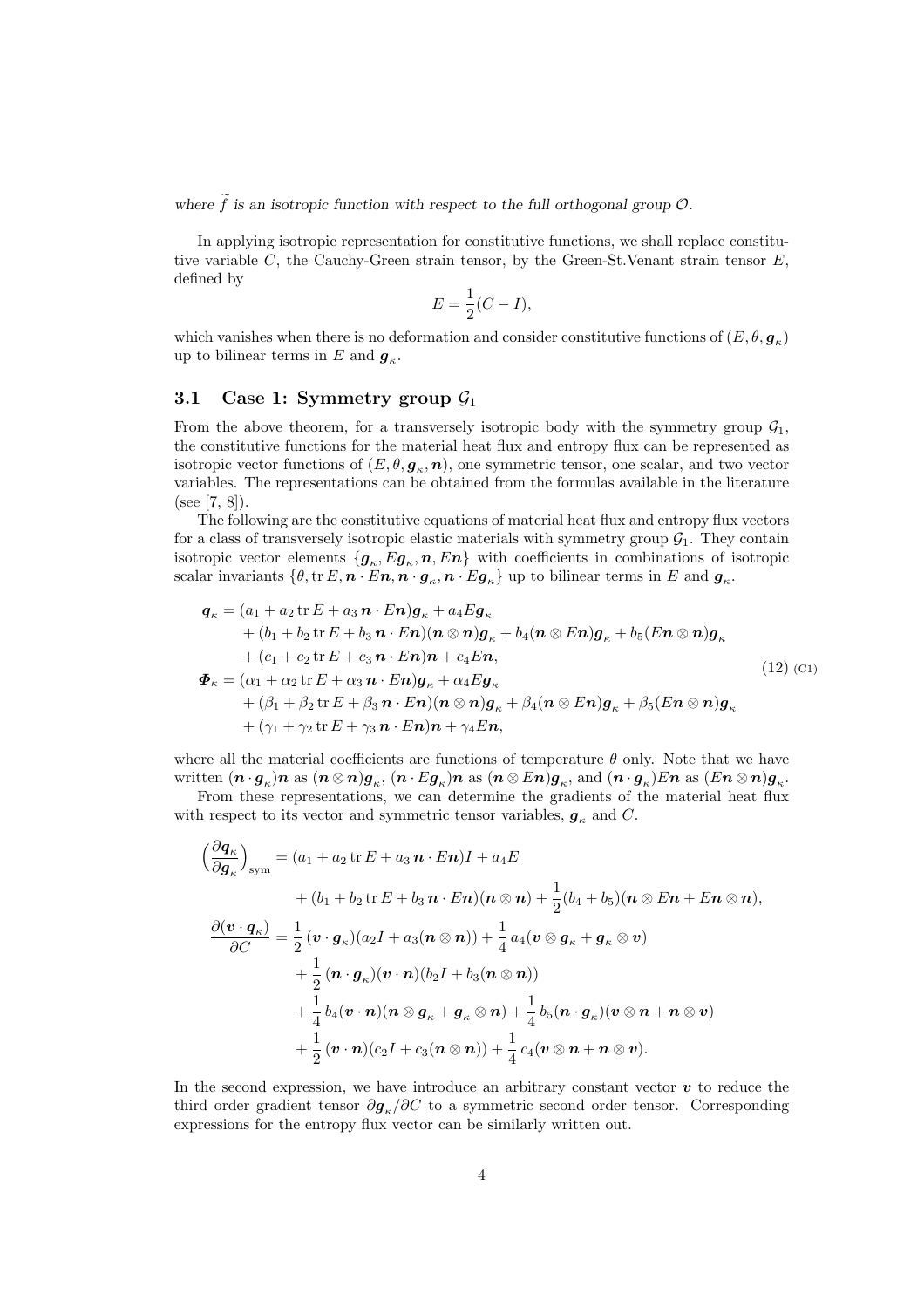Note that these expressions are isotropic symmetric tensor functions, containing functionally independent symmetric tensor elements  $\{I, E, n \otimes n, (n \otimes En + En \otimes n)\}\$  and  $\{I, n \otimes n, (n \otimes g_{\kappa} + g_{\kappa} \otimes n), (v \otimes g_{\kappa} + g_{\kappa} \otimes v), (v \otimes n + n \otimes v)\}$  respectively.

Therefore, after introducing the above gradients into the relation  $(5)_1$ , the scalar coefficients of the symmetric tensor elements  $\{I, E, n \otimes n, (n \otimes En + En \otimes n)\}\$  must vanish,

$$
\alpha_1 + \alpha_2 \operatorname{tr} E + \alpha_3 \mathbf{n} \cdot E \mathbf{n} = \Lambda^{\varepsilon} (a_1 + a_2 \operatorname{tr} E + a_3 \mathbf{n} \cdot E \mathbf{n}),
$$
  
\n
$$
\beta_1 + \beta_2 \operatorname{tr} E + \beta_3 \mathbf{n} \cdot E \mathbf{n} = \Lambda^{\varepsilon} (b_1 + b_2 \operatorname{tr} E + b_3 \mathbf{n} \cdot E \mathbf{n}),
$$
  
\n
$$
(\beta_4 + \beta_5) = \Lambda^{\varepsilon} (b_4 + b_5),
$$
  
\n
$$
\alpha_4 = \Lambda^{\varepsilon} a_4.
$$
\n(13) (G1)

Note that the left hand sides are independent of the temperature gradient  $g_{\kappa}$ , therefore,  $\Lambda^{\varepsilon}$ must be independent of  $g_{\kappa}$ . Similarly from  $(5)_2$ , it gives

$$
\alpha_2 \mathbf{g}_{\kappa} + \beta_2 (\mathbf{n} \cdot \mathbf{g}_{\kappa}) \mathbf{n} + \gamma_2 \mathbf{n} = \Lambda^{\varepsilon} (a_2 \mathbf{g}_{\kappa} + b_2 (\mathbf{n} \cdot \mathbf{g}_{\kappa}) \mathbf{n} + c_2 \mathbf{n})
$$
  
\n
$$
\alpha_3 \mathbf{g}_{\kappa} + \beta_3 (\mathbf{n} \cdot \mathbf{g}_{\kappa}) \mathbf{n} + \gamma_3 \mathbf{n} = \Lambda^{\varepsilon} (a_3 \mathbf{g}_{\kappa} + b_3 (\mathbf{n} \cdot \mathbf{g}_{\kappa}) \mathbf{n} + c_3 \mathbf{n})
$$
  
\n
$$
(\beta_5 (\mathbf{n} \cdot \mathbf{g}_{\kappa}) + \gamma_4) = \Lambda^{\varepsilon} (b_5 (\mathbf{n} \cdot \mathbf{g}_{\kappa}) + c_4),
$$
  
\n
$$
\beta_4 = \Lambda^{\varepsilon} b_4,
$$
\n(14) (G2)

which, likewise, implies that  $\Lambda^{\varepsilon}$  must be independent of the strain tensor E (or C). Therefore, we have proved that the Lagrange multiplier  $\Lambda^{\varepsilon}$  is a function of temperature only.

Consequently, from the entropy relation (6) becomes the classical Gibbs relation (9) by identifying  $\Lambda^{\varepsilon}$  with the absolute temperature,

$$
\Lambda^{\varepsilon} = \Lambda(\theta) = \frac{1}{\theta}.
$$

and the potential relations (10) remain valid. In particular, the body is hyperelastic.

Furthermore, from  $(14)_{1,2,3}$ , by evaluated at  $g_k = 0$ , it follows that

$$
\gamma_2 = \frac{1}{\theta} c_2, \qquad \gamma_3 = \frac{1}{\theta} c_3, \qquad \gamma_4 = \frac{1}{\theta} c_4,
$$

and from the rest of (13) and (14) we also have

$$
\alpha_4 = \frac{1}{\theta} a_4, \qquad \beta_4 = \frac{1}{\theta} b_4, \qquad \beta_5 = \frac{1}{\theta} b_5,
$$
  

$$
\alpha_1 + \alpha_2 \operatorname{tr} E + \alpha_3 \mathbf{n} \cdot E \mathbf{n} = \frac{1}{\theta} (a_1 + a_2 \operatorname{tr} E + a_3 \mathbf{n} \cdot E \mathbf{n}),
$$
  

$$
\beta_1 + \beta_2 \operatorname{tr} E + \beta_3 \mathbf{n} \cdot E \mathbf{n} = \frac{1}{\theta} (b_1 + b_2 \operatorname{tr} E + b_3 \mathbf{n} \cdot E \mathbf{n}).
$$

Consequently, from (12), we obtain

$$
\boldsymbol{\varPhi}_{\kappa}-\gamma_1\boldsymbol{n}=\frac{1}{\theta}\left(\boldsymbol{q}_{\kappa}-c_1\boldsymbol{n}\right).
$$

Therefore, the relation between the entropy flux and the heat flux can be expressed as

$$
\boldsymbol{\Phi}_{\kappa} = \frac{1}{\theta} \, \boldsymbol{q}_{\kappa} + k(\theta) \, \boldsymbol{n}, \tag{15}
$$

where  $k(\theta) = \gamma_1(\theta) - c_1(\theta)/\theta$  and the unit vector **n** is the preferred direction of the transverse isotropy.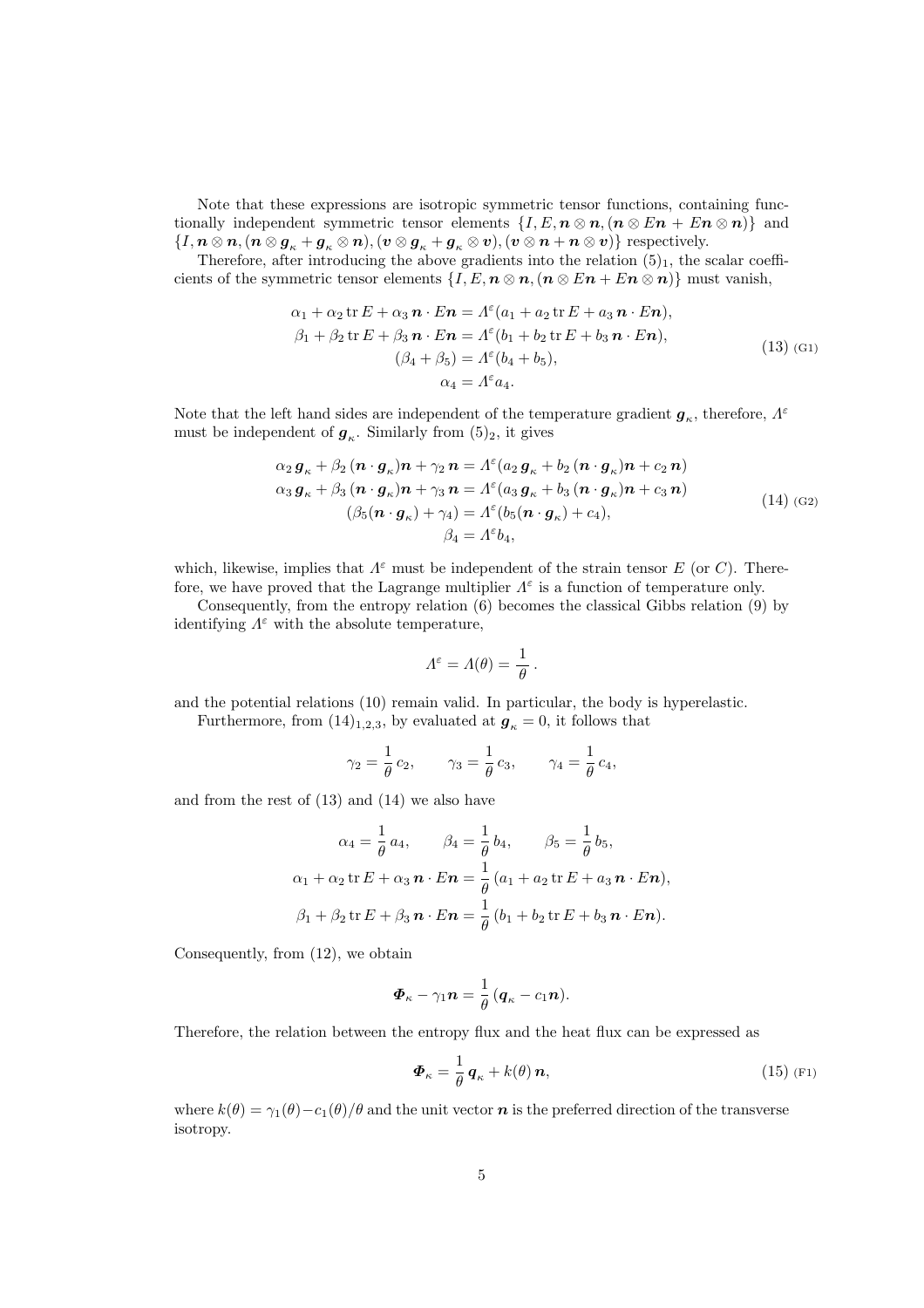#### Further results

Further results may follow from the entropy production inequality (7), which becomes

$$
\sigma(E,\theta,\boldsymbol{g}_{\kappa})=-\frac{1}{\theta^2}\,\boldsymbol{q}_{\kappa}\cdot\boldsymbol{g}_{\kappa}+k(\theta)'\,\boldsymbol{n}\cdot\boldsymbol{g}_{\kappa}\geq 0.
$$

The function  $\sigma(E, \theta, g_{\kappa})$  attains its minimum, namely 0, at  $g_{\kappa} = 0$ , therefore by assuming smoothness, it is necessary that

$$
\frac{\partial \sigma}{\partial \boldsymbol{g}_{\kappa}}\Big|_{\boldsymbol{g}_{\kappa}=0} = -\frac{1}{\theta^2} \, \boldsymbol{q}_{\kappa}(E,\theta,0) + k(\theta)' \, \boldsymbol{n} = 0,
$$

which, by  $(12)_1$ , leads to

$$
(c_1+c_2\operatorname{tr} E+c_3\mathbf{n}\cdot E\mathbf{n})\mathbf{n}+c_4E\mathbf{n}-\theta^2k'\mathbf{n}=0.
$$

In particular, for  $E = 0$ , we have

$$
k' = \frac{c_1}{\theta^2},
$$

and it follows also that

$$
(c_2 \operatorname{tr} E + c_3 \mathbf{n} \cdot E \mathbf{n}) \mathbf{n} + c_4 E \mathbf{n} = 0.
$$

Moreover, the other necessary condition for minimum requires that the second gradient be positive semi-definite,

$$
\frac{\partial^2 \sigma}{\partial \boldsymbol{g}_\kappa \partial \boldsymbol{g}_\kappa }\Big|_{\boldsymbol{g}_\kappa=0} \geq 0,
$$

from which it follows that the matrix  $A = A(E, \theta)$  is negative semi-definite,

$$
A = (a_1 + a_2 \text{ tr } E + a_3 \, \mathbf{n} \cdot E \, \mathbf{n})I + a_4 E + (b_1 + b_2 \text{ tr } E + b_3 \, \mathbf{n} \cdot E \, \mathbf{n}) (\mathbf{n} \otimes \mathbf{n}) + \frac{1}{2} (b_4 + b_5) (\mathbf{n} \otimes E \mathbf{n} + E \mathbf{n} \otimes \mathbf{n}) \leq 0.
$$

In particular, for  $A(0, \theta) = a_1 + b_1(n \otimes n)$ , it requires that

$$
a_1 \le 0
$$
,  $a_1 + b_1 \le 0$ ,

which implies that the heat conductivity  $\kappa = -a_1$  is non-negative.

In summary, we have the constitutive equations for the heat and the entropy fluxes,

$$
q_{\kappa} = c_1 \mathbf{n} + (a_1 + a_2 \operatorname{tr} E + a_3 \mathbf{n} \cdot E \mathbf{n}) \mathbf{g}_{\kappa} + a_4 E \mathbf{g}_{\kappa} + (b_1 + b_2 \operatorname{tr} E + b_3 \mathbf{n} \cdot E \mathbf{n}) (\mathbf{n} \otimes \mathbf{n}) \mathbf{g}_{\kappa} + b_4 (\mathbf{n} \otimes E \mathbf{n}) \mathbf{g}_{\kappa} + b_5 (E \mathbf{n} \otimes \mathbf{n}) \mathbf{g}_{\kappa} \n\Phi_{\kappa} = \frac{1}{\theta} \mathbf{q}_{\kappa} + k(\theta) \mathbf{n}.
$$

Note that there is a heat flux in the absence of temperature gradient in the direction of the axis of transverse isotropy,

$$
\boldsymbol{q}_{\kappa}(E,\theta,0)=c_1(\theta)\,\boldsymbol{n},
$$

and

$$
k(\theta) = \int \frac{c_1(\theta)}{\theta^2} d\theta
$$

may not vanish in general. In this case, the classical entropy flux relation does not hold in general.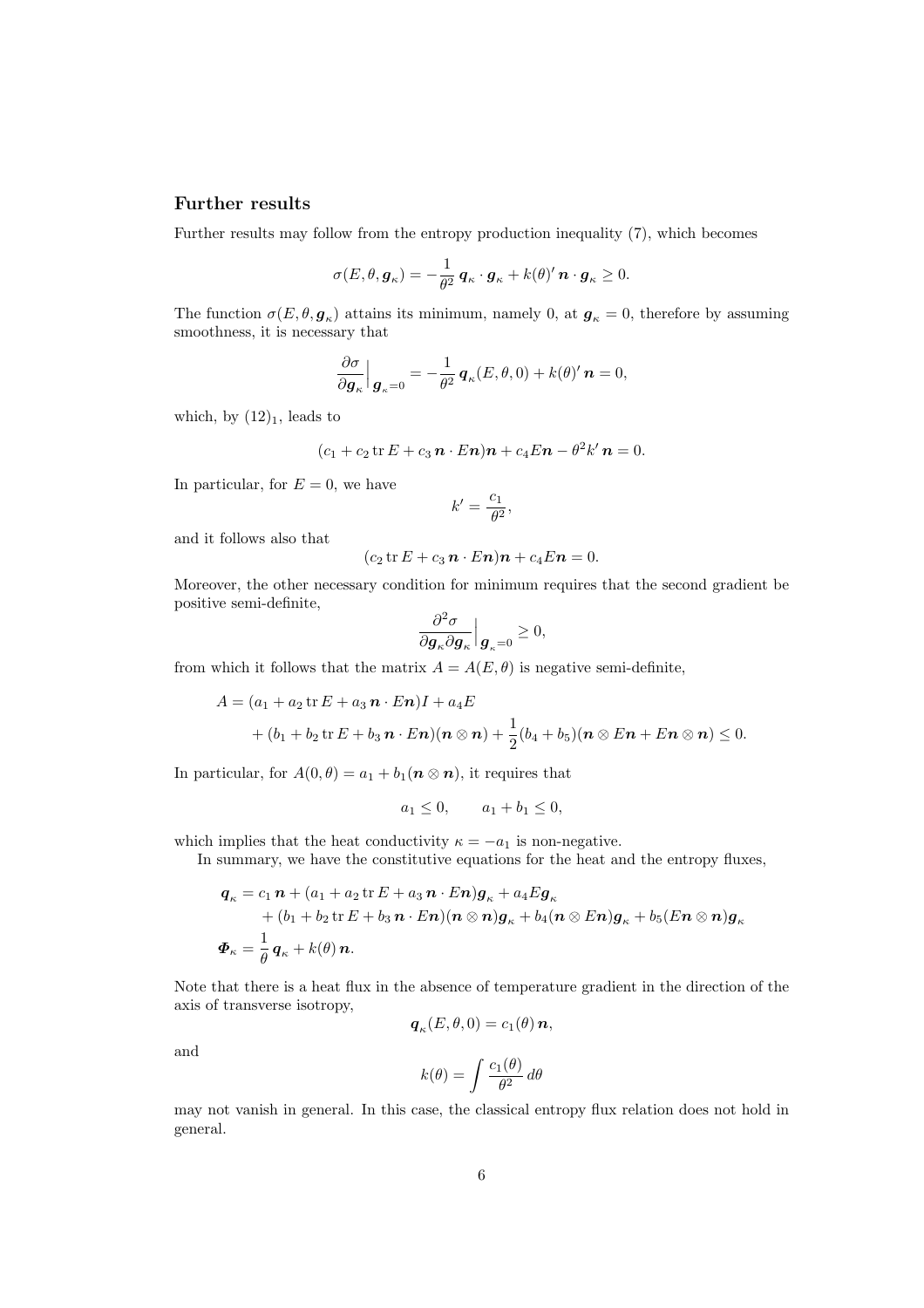#### 3.2 Case 2: Symmetry group  $\mathcal{G}_2$

For this class of transversely isotropic bodies, the constitutive equations of material heat flux and entropy flux vectors can be represented as isotropic vector functions of  $(E, \theta, \mathbf{g}_{\kappa}, \mathbf{n} \otimes \mathbf{n}),$ two symmetric tensors, one scalar, and one vector variables. Up to bilinear terms in  $E$  and  $g_\kappa$ , they contain isotropic vector elements  $\{g_\kappa, Eg_\kappa,(n\otimes n)g_\kappa,(n\otimes n)Eg_\kappa,E(n\otimes n)g_\kappa\}$ with coefficients in combinations of isotropic scalar invariants  $\{\theta, \text{tr }E, \text{tr}(E(n \otimes n))\}.$ 

$$
\mathbf{q}_{\kappa} = (a_1 + a_2 \operatorname{tr} E + a_3 \mathbf{n} \cdot E \mathbf{n}) \mathbf{g}_{\kappa} + a_4 E \mathbf{g}_{\kappa} \n+ (b_1 + b_2 \operatorname{tr} E + b_3 \mathbf{n} \cdot E \mathbf{n}) (\mathbf{n} \otimes \mathbf{n}) \mathbf{g}_{\kappa} + b_4 (\mathbf{n} \otimes E \mathbf{n}) \mathbf{g}_{\kappa} + b_5 (E \mathbf{n} \otimes \mathbf{n}) \mathbf{g}_{\kappa} \n\Phi_{\kappa} = (\alpha_1 + \alpha_2 \operatorname{tr} E + \alpha_3 \mathbf{n} \cdot E \mathbf{n}) \mathbf{g}_{\kappa} + \alpha_4 E \mathbf{g}_{\kappa} \n+ (\beta_1 + \beta_2 \operatorname{tr} E + \beta_3 \mathbf{n} \cdot E \mathbf{n}) (\mathbf{n} \otimes \mathbf{n}) \mathbf{g}_{\kappa} + \beta_4 (\mathbf{n} \otimes E \mathbf{n}) \mathbf{g}_{\kappa} + \beta_5 (E \mathbf{n} \otimes \mathbf{n}) \mathbf{g}_{\kappa},
$$
\n(16)

where all the material coefficients are functions of temperature  $\theta$  only. Note that we have written tr $(E(n\otimes n))$  as  $(n\cdot En),$   $(n\otimes n)Eq_\kappa$  as  $(n\otimes En)g_\kappa,$  and  $E(n\otimes n)g_\kappa$  as  $(En\otimes n)g_\kappa.$ 

From the constitutive representations (12) and (16), it is clear that this class of transversely isotropic body is a special case of (12), for which  $c_1 = c_2 = c_3 = c_4 = 0$  and  $\gamma_1 = \gamma_2 = \gamma_3 = \gamma_4 = 0$ . Therefore, we conclude immediately that

$$
\varLambda^\varepsilon=\frac{1}{\theta}\,,\qquad \boldsymbol{\varPhi}_\kappa=\frac{1}{\theta}\,\boldsymbol{q}_\kappa,
$$

and all the classical results remain valid in this case.

### 4 Final remarks

Although it is well-known that the classical entropy flux relation  $\Phi_{\kappa} = (1/\theta) q_{\kappa}$  is inconsistent with the results from the kinetic theory of ideal gases and is also found to be inappropriate to account for thermodynamics of diffusion, it is often regarded as appropriate for most classical theories of continuum mechanics. However, from thermodynamics based on the general entropy inequality, without preassumption on the entropy flux vector, it is proved, in one of the examples (Case 1) considered in this note, that even for elastic material bodies, the classical entropy flux relation may not hold in general.

In the two examples of transversely isotropic elastic bodies, we have also proved that the body is hyperelastic as a consequence of  $\Lambda^{\epsilon} = \Lambda(\theta)$ , irrespective of whether the classical entropy flux relation is valid or not. To what extent that a (thermo-)elastic material body is hyperelastic remains to be seen.

### References

- [1] Liu, I-Shih: Entropy flux relation for viscoelastic bodies, Journal of Elasticity, 90, 259–270 (2008).
- [2] Coleman, B. D., Noll, W.: The thermodynamics of elastic materials with heat conduction and viscosity, Arch. Rational Mech. Anal. 13, 167-178 (1963).
- [3] Müller, I.: On the entropy inequality, Arch. Rational Mech. Anal. 26, 118-141 (1967).
- [4] Liu, I-Shih: Method of Lagrange multipliers for exploitation of the entropy principle, Arch. Rational Mech. Anal., 46, 131–148 (1972).